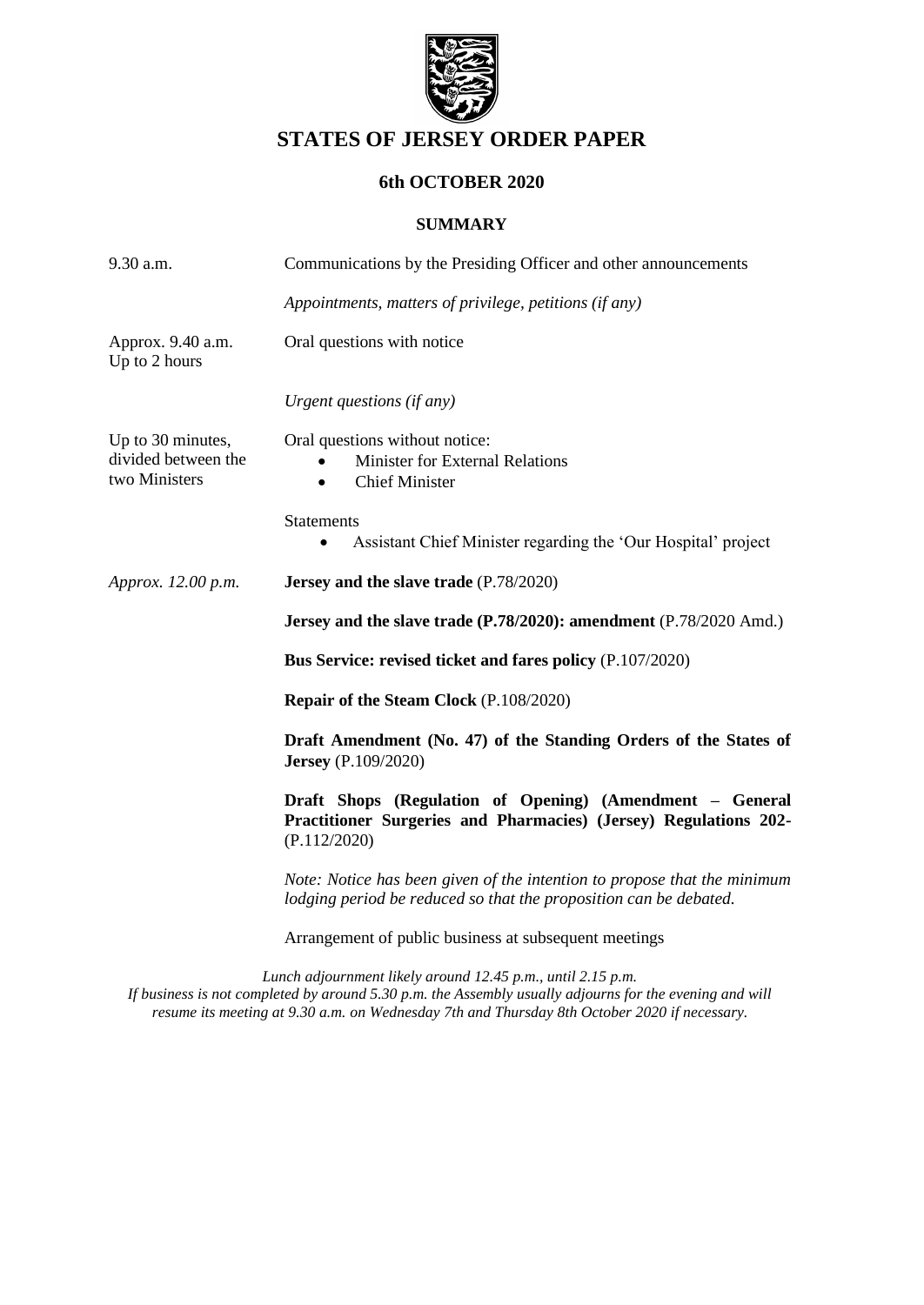

# **STATES OF JERSEY ORDER PAPER**

# **6th OCTOBER 2020**

## **A. COMMUNICATIONS BY THE PRESIDING OFFICER**

## **B. TABLING OF SUBORDINATE ENACTMENTS**

*(Explanatory note attached)*

|    | Licensing (Prescribed Renewal Form) (Jersey) Order 2020.<br>Minister for Economic Development, Tourism, Sport and Culture.                                                        | R&O.117/2020.         |
|----|-----------------------------------------------------------------------------------------------------------------------------------------------------------------------------------|-----------------------|
|    | Social Security (Contributions) (Covid-19) (Amendment) (Jersey) Order<br>2020.<br>Minister for Social Security.                                                                   | R&O.118/2020.         |
|    | Covid-19 (Workplace – Tenth Extension) (Jersey) Order 2020.<br>Minister for Health and Social Services.                                                                           | R&O.119/2020.         |
| C. | <b>DOCUMENTS PRESENTED</b>                                                                                                                                                        |                       |
|    | Establishment of a digital register of all commercial and residential<br>properties $(P.93/2020)$ – comments.<br>Presented: 1st October 2020, Chief Minister.                     | P.93/2020.<br>Com.    |
|    | Bus Service: revised ticket and fares policy $(p.107/2020)$ – comments.<br>Lodged: 1st October 2020, Minister for Infrastructure.                                                 | P.107/2020.<br>Com.   |
|    | Handling and Learning from Complaints (R.67/2020): Executive<br>response $(R.67/2020$ Res $)$ – comments.<br>Presented: 1st October 2020, Public Accounts Committee.              | R.67/2020<br>Res.Com. |
|    | Jersey Gambling Commission Annual Report and Accounts 2019.<br>Presented: 29th September 2020, Minister for Economic Development.                                                 | R.101/2020.           |
|    | Meetings of the States in 2021.<br>Presented: 30th September 2020, Privileges and Procedures Committee.                                                                           | R.102/2020.           |
|    | Chief Executive Officer: Performance Appraisal 2019.<br>Presented: 30th September 2020, Chief Minister.                                                                           | R.103/2020.           |
|    | Jersey Overseas Aid: 2019 Annual Report.<br>Presented: 30th September 2020, Jersey Overseas Aid Commission.                                                                       | R.104/2020.           |
|    | States of Jersey Law 2005: Delegation of Functions - Minister for Social<br>Security – Extension September 2020.<br>Presented: 30th September 2020, Minister for Social Security. | R.105/2020.           |
|    | States Assembly Annual Report 2019.<br>Presented: 1st October 2020, Privileges and Procedures Committee.                                                                          | R.106/2020.           |

### **D. NOTIFICATION OF LODGED PROPOSITIONS**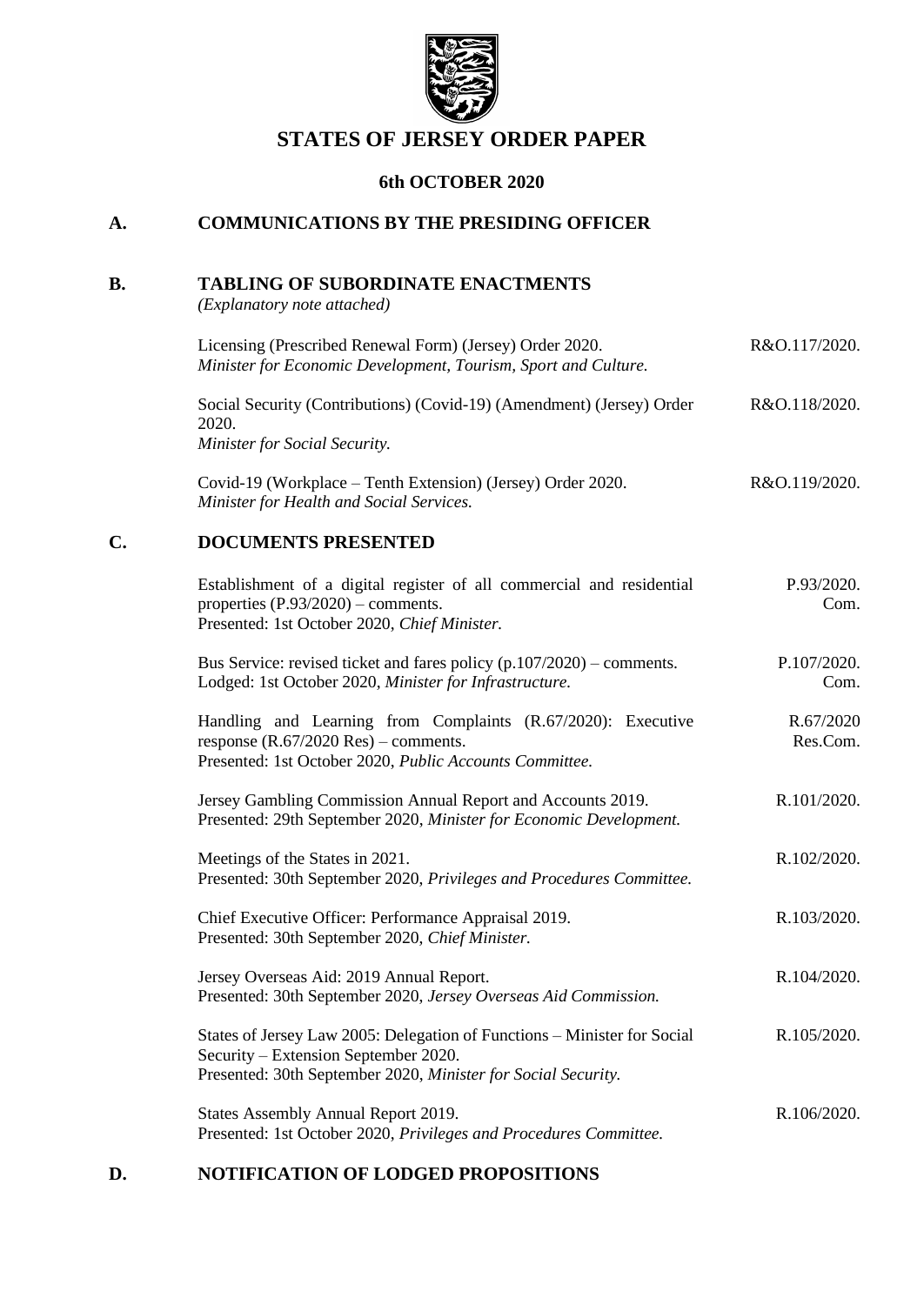

# **E. WITHDRAWAL OF LODGED PROPOSITIONS**

## **F. APPOINTMENT OF MINISTERS, COMMITTEES AND PANELS**

- **G. MATTERS OF PRIVILEGE**
- **H. PETITIONS**

#### **I. QUESTIONS**

#### (a) – **Written Questions**

*(attached)*

- **WQ.342/2020** 1. The Minister for Education will table an answer to a question asked by Deputy J.H. Perchard of St. Saviour regarding the levels of reading, writing and maths in Key Stages 1 and 2.
- **WQ.343/2020** 2. The Minister for Education will table an answer to a question asked by Deputy J.H. Perchard of St. Saviour regarding the Reading Recovery Plan.
- **WQ.344/2020** 3. The Minister for Education will table an answer to a question asked by Deputy J.H. Perchard of St. Saviour regarding the impact of school closures on disadvantaged and vulnerable children.
- **WQ.345/2020** 4. The Chief Minister will table an answer to a question asked by Deputy L.M.C. Doublet of St. Saviour regarding Children's Rights Impact Assessments.
- **WQ.346/2020** 5. The Minister for Health and Social Services will table an answer to a question asked by the Deputy of St. John regarding the doctors and surgeons employed in the Department of Health and Community Services.
- **WQ.347/2020** 6. The Minister for Health and Social Services will table an answer to a question asked by Deputy L.M.C. Doublet of St. Saviour regarding the Maternity Voices Partnership.
- **WQ.348/2020** 7. The Chief Minister will table an answer to a question asked by Deputy K.G. Pamplin of St. Saviour regarding the use of external consultants by the Government of Jersey.
- **WQ.349/2020** 8. The Minister for Infrastructure will table an answer to a question asked by Deputy K.G. Pamplin of St. Saviour regarding the sale of the J4 registration plate.
- **WQ.350/2020** 9. The Minister for Health and Social Services will table an answer to a question asked by Deputy K.G. Pamplin of St. Saviour regarding the budget for healthcare.
- **WQ.351/2020** 10. The Chief Minister will table an answer to a question asked by Deputy K.G. Pamplin of St. Saviour regarding States employees working from home or from the U.K.
- **WQ.352/2020** 11. The Chair of the Privileges and Procedures Committee will table an answer to a question asked by Deputy K.G. Pamplin of St. Saviour regarding the financial impact of Covid-19 on the operation of the States Assembly.
- **WQ.353/2020** 12. The Minister for Health and Social Services will table an answer to a question asked by Deputy S.M. Ahier of St. Helier regarding Court appeals submitted by his Department.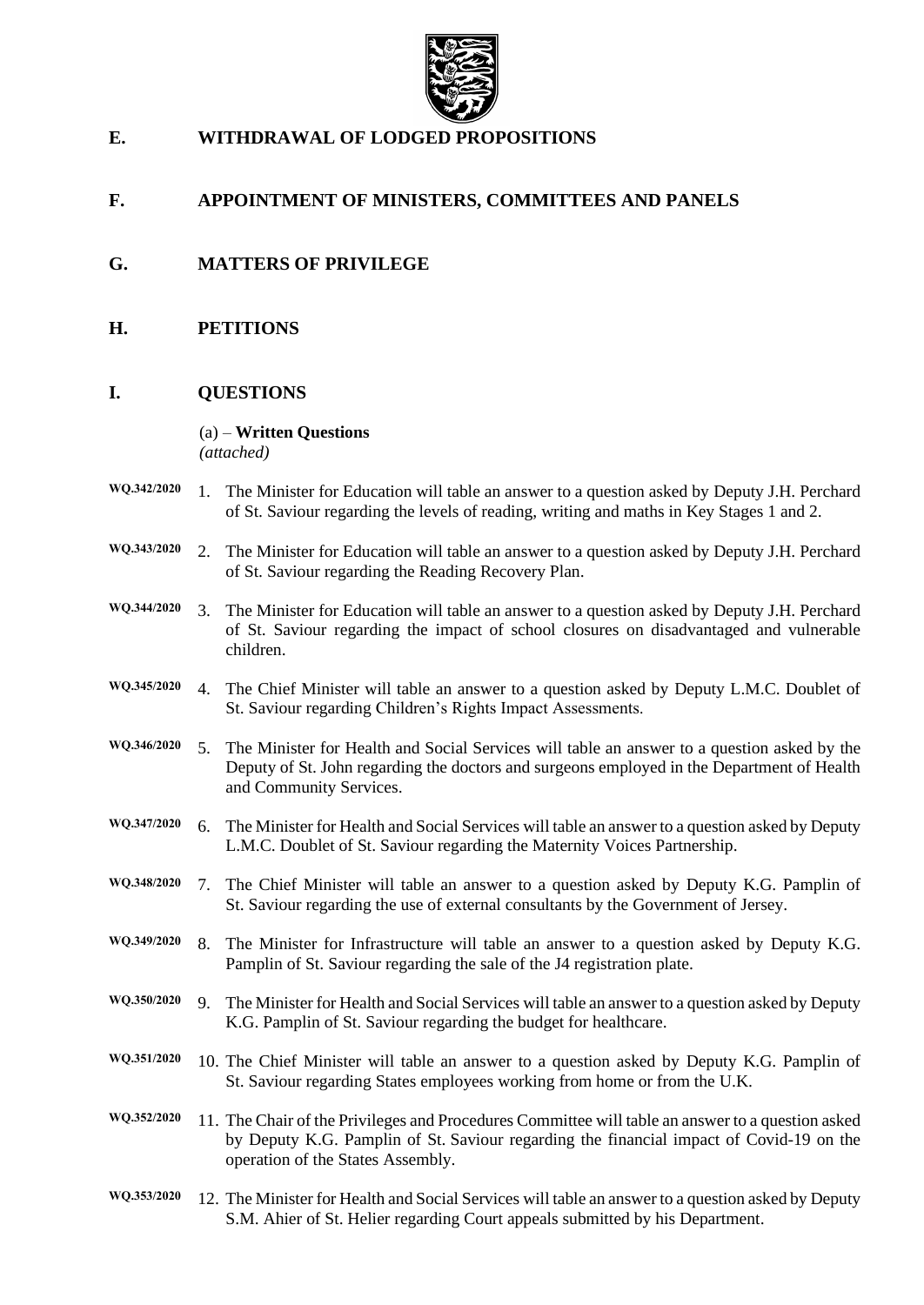

- **WQ.354/2020** 13. The Chief Minister will table an answer to a question asked by Deputy K.F. Morel of St. Lawrence regarding the rules in respect of minute-taking used by Government staff.
- **WQ.355/2020** 14. The Chief Minister will table an answer to a question asked by Deputy G.P. Southern of St. Helier regarding the Income Distribution Survey.
- **WQ.356/2020** 15. The Minister for Health and Social Services will table an answer to a question asked by the Connétable of St. Martin regarding the funding available to families seeking access to I.V.F.
- **WQ.357/2020** 16. The Chief Minister will table an answer to a question asked by Deputy M.R. Higgins of St. Helier regarding the work of the Housing Policy Development Board.
- **WQ.358/2020** 17. The Chair of the States Employment Board will table an answer to a question asked by Deputy M.R. Higgins of St. Helier regarding the use of non-disclosure and compromise agreements.
- **WQ.359/2020** 18. The Chair of the States Employment Board will table an answer to a question asked by Deputy M.R. Higgins of St. Helier regarding the case of social workers and health professionals whose pay was incorrectly increased in 2017.
- **WQ.360/2020** 19. The Minister for the Environment will table an answer to a question asked by Deputy K.F. Morel of St. Lawrence regarding the protection of trees.
- **WQ.361/2020** 20. The Minister for Health and Social Services will table an answer to a question asked by Deputy G.P. Southern of St. Helier regarding negotiations with G.P.s.
- **WQ.362/2020** 21. The Minister for Health and Social Services will table an answer to a question asked by Deputy M.R. Higgins of St. Helier regarding the ability of hospital consultants to offer private polymerase chain reaction (P.C.R.) tests for Covid-19.
- **WQ.363/2020** 22. The Chief Minister will table an answer to a question asked by Deputy R.J. Ward of St. Helier regarding the provision of office facilities and administrative support for Ministers and Assistant Ministers.
- **WQ.364/2020** 23. The Minister for Social Security will table an answer to a question asked by Deputy R.J. Ward of St. Helier regarding overpayments of Social Security benefits.
- **WQ.365/2020** 24. The Minister for Infrastructure will table an answer to a question asked by Deputy R.J. Ward of St. Helier regarding the financial return received from LibertyBus.
- **WQ.366/2020** 25. The Chair of the States Employment Board will table an answer to a question asked by Deputy R.J. Ward of St. Helier regarding the Education Partnership agreement.
- **WQ.367/2020** 26. The Minister for Economic Development, Tourism, Sport and Culture will table an answer to a question asked by Deputy R.J. Ward of St. Helier regarding the Economic Council.
- **WQ.368/2020** 27. The Chair of the Privileges and Procedures Committee will table an answer to a question asked by Senator S.Y. Mézec regarding the evaluation of the trial 3-weekly meeting cycle of the States Assembly.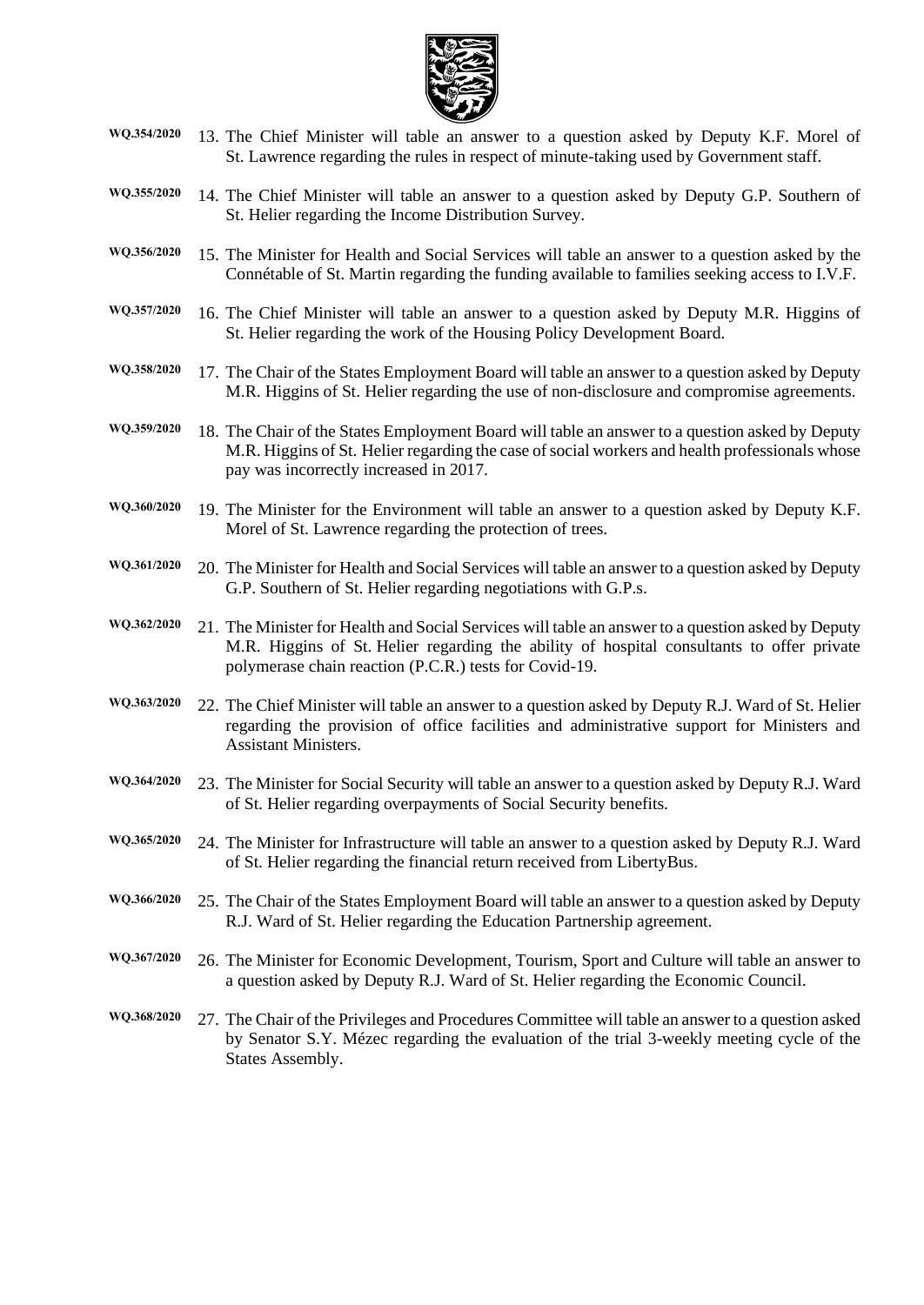

#### **(b) – Oral Questions** (120 minutes)

**OQ.253/2020** 1. The Deputy of St. Mary will ask the following question of the Minister for Economic Development, Tourism, Sport and Culture –

> "Further to the response to Written Question 123/2020, will the Minister advise what progress, if any, has been made as to the establishment of a joint working party to consider options to update the Licensing (Jersey) Law 1974 and, in particular, will he inform the Assembly as to the membership of any such working party?"

**OQ.261/2020** 2. Deputy K.G. Pamplin of St. Saviour will ask the following question of the Minister for Health and Social Services –

> "Will the Minister provide the Assembly with an update on the progress of the Mental Health Improvement Board, with particular reference to any proposed mental health service improvements that are currently outstanding in terms of delivery?"

**OQ.252/2020** 3. Deputy S.M. Ahier of St. Helier will ask the following question of the Minister for Home Affairs –

> "Will the Minister advise of any measures he is able to take to prevent incidents of pedestrians being hospitalised after being hit by a cyclist travelling downhill on the pavement against the flow of traffic?"

**OQ.259/2020** 4. Deputy G.P. Southern of St. Helier will ask the following question of the Minister for Social Security –

> "Will the Minister explain the rationale behind the decision to defer the implementation of the Care Needs at Home project by one year, in the light of the continuing commitment to increase care at home contained in the Jersey Care Model?"

**OQ.256/2020** 5. Deputy R.J. Ward of St. Helier will ask the following question of the Minister for Treasury and Resources –

> "When will the next review of the tax liability for High Value Residents be undertaken; and what plans, if any, are there to consult with the wider population of Jersey regarding any changes to that liability?"

**OQ.254/2020** 6. Deputy M Tadier of St. Brelade will ask the following question of the States of Jersey Trustee of the Jersey Community Relations Trust –

> "Was the Jersey Community Relations Trust consulted about the erection of the George Carteret statue in St Peter in 2014; and, if so, will the Deputy provide details of that consultation?"

**OQ.255/2020** 7. Deputy K.F. Morel of St. Lawrence will ask the following question of the Minister for Education –

> "Given the large volumes of motorised traffic and the Government's desire to encourage the use of non-motorised transport, what steps, if any, is the Education Department taking to discourage the use of cars for the transport of pupils to and from schools; and what, if anything, is the Department doing to encourage children to cycle to school?"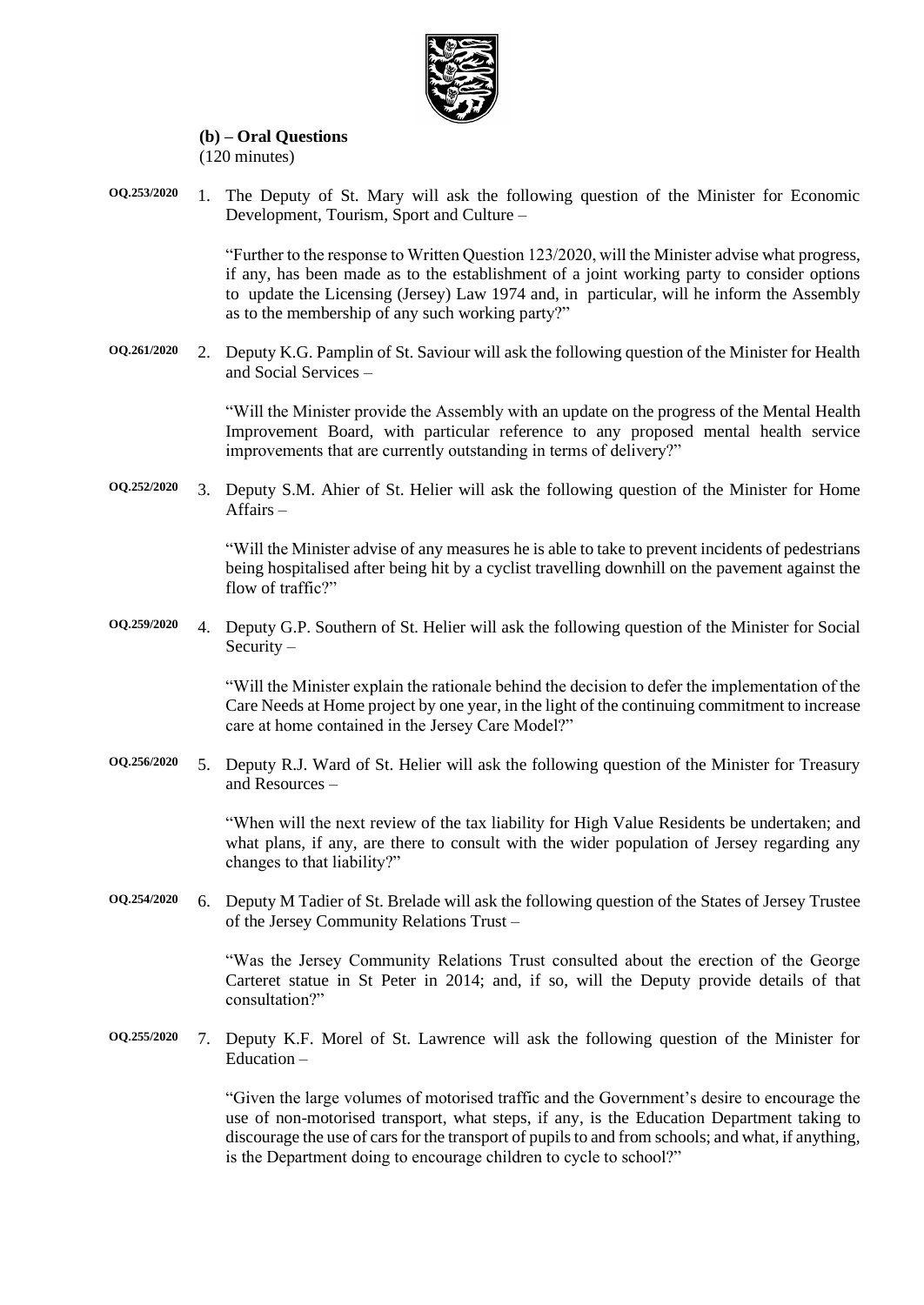

**OQ.262/2020** 8. Deputy K.G. Pamplin of St. Saviour will ask the following question of the Minister for Children and Housing –

> "Further to the funding recently provided to Children, Young People, Education and Skills for a wellbeing and recovery plan, will the Minister provide details of the backlog caused by Covid-19 in cases of children and young people needing mental health and wellbeing support; and will he explain why the plan was not in place earlier, at the start of the pandemic?"

**OQ.257/2020** 9. Deputy R.J. Ward of St. Helier will ask the following question of the Chief Minister –

"What level of Children's Rights Impact Assessment, if any, has been undertaken in respect of the forthcoming Government Plan?"

**OQ.258/2020** 10. Deputy K.F. Morel of St. Lawrence will ask the following question of the Chief Minister –

"In developing the OneGov office strategy, what steps, if any, is the Government taking to incorporate the effects of home working by staff into the assessment of its future office needs?"

**OQ.260/2020** 11. Deputy G.P. Southern of St. Helier will ask the following question of the Minister for Social Security –

> "Will the Minister provide members with details of the proposed review of how the minimum wage is agreed?"

#### **(c) – Questions to Ministers without notice (30 minutes) –**

1st question period – Minister for External Relations

2nd question period – Chief Minister

### **J. PERSONAL STATEMENTS**

### **K. STATEMENTS ON A MATTER OF OFFICIAL RESPONSIBILITY**

The Assistant Chief Minister will make a statement regarding the 'Our Hospital' project.

#### **L. PUBLIC BUSINESS**

| Jersey and the slave trade.<br>Lodged: 12th June 2020, Deputy M. Tadier of St. Brelade.                                           | P.78/2020.          |
|-----------------------------------------------------------------------------------------------------------------------------------|---------------------|
| Jersey and the slave trade (P.78/2020): amendment.<br>Lodged: 1st September 2020, Deputy J.H. Perchard of St. Saviour.            | P.78/2020.<br>Amd.  |
| Bus Service: revised ticket and fares policy.<br>Lodged: 28th August 2020, Deputy M. Tadier of St. Brelade.                       | P.107/2020.         |
| Bus Service: revised ticket and fares policy $(p.107/2020)$ – comments.<br>Lodged: 1st October 2020, Minister for Infrastructure. | P.107/2020.<br>Com. |
| <b>Repair of the Steam Clock.</b><br>Lodged: 8th September 2020, Deputy M. Tadier of St. Brelade.                                 | P.108/2020.         |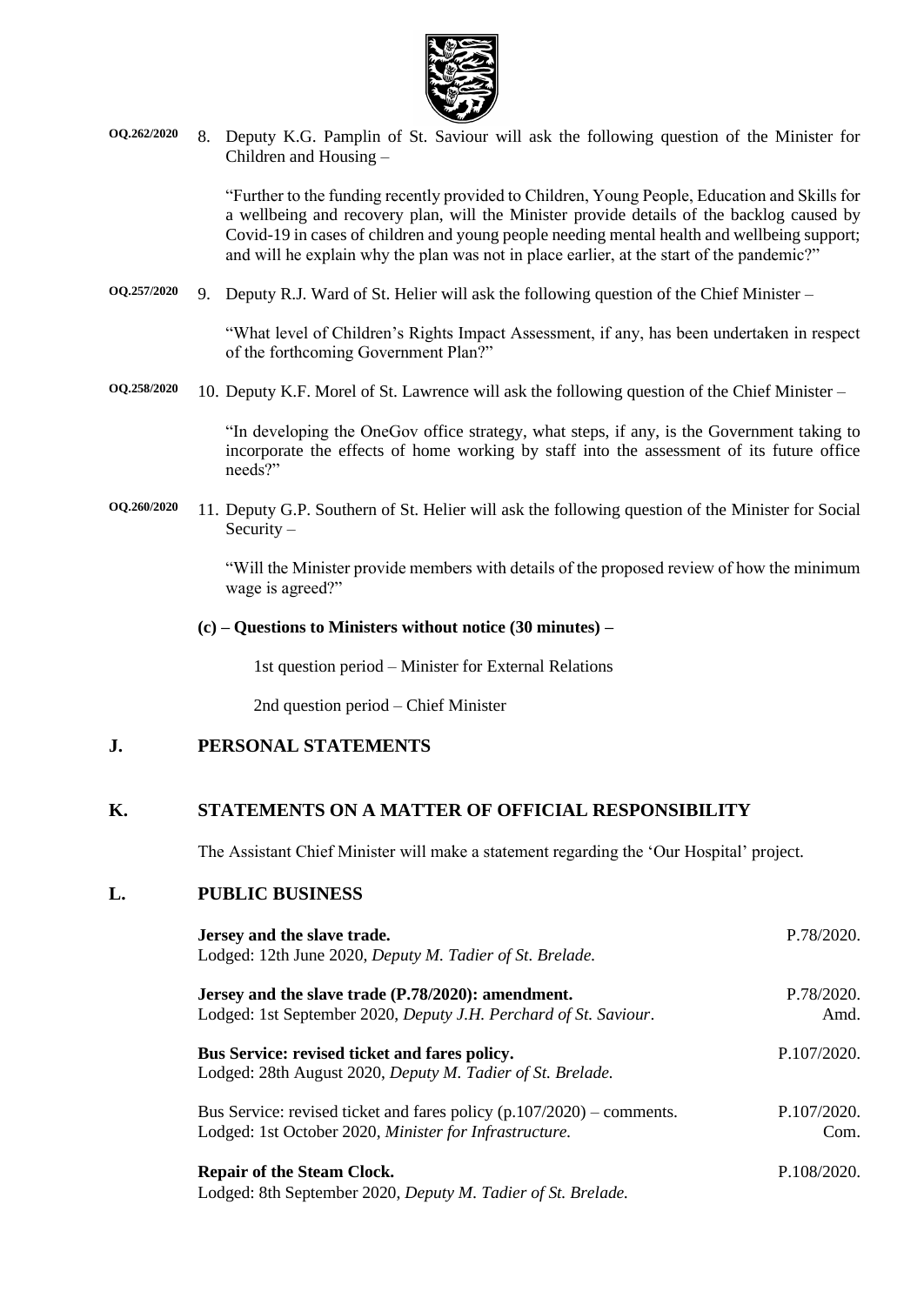

**[Draft Amendment \(No. 47\) of the Standing Orders of the States of Jersey.](https://statesassembly.gov.je/AssemblyPropositions/2020/P.109-2020.pdf)** Lodged: 8th September 2020, *[Privileges and Procedures Committee.](https://statesassembly.gov.je/AssemblyPropositions/2020/P.109-2020.pdf)* [P.109/2020.](https://statesassembly.gov.je/AssemblyPropositions/2020/P.109-2020.pdf)

**[Draft Shops \(Regulation of Opening\) \(Amendment –](https://statesassembly.gov.je/Pages/Propositions.aspx?ref=P.112/2020(Re-issue)&refurl=%2fPages%2fPropositions.aspx) General [Practitioner Surgeries and Pharmacies\) \(Jersey\) Regulations 202-.](https://statesassembly.gov.je/Pages/Propositions.aspx?ref=P.112/2020(Re-issue)&refurl=%2fPages%2fPropositions.aspx)** [P.112/2020.](https://statesassembly.gov.je/Pages/Propositions.aspx?ref=P.112/2020(Re-issue)&refurl=%2fPages%2fPropositions.aspx)

Lodged: 18th September 2020, *[Minister for Economic Development,](https://statesassembly.gov.je/Pages/Propositions.aspx?ref=P.112/2020(Re-issue)&refurl=%2fPages%2fPropositions.aspx)  [Tourism, Sport and Culture.](https://statesassembly.gov.je/Pages/Propositions.aspx?ref=P.112/2020(Re-issue)&refurl=%2fPages%2fPropositions.aspx)*

*Note: Because of the requirement for a six-week lodging period, the minimum lodging period of the proposition of the Minister for Economic Development, Tourism, Sport and Culture will expire on Friday 30th October 2020. The Minister has therefore given notice of his intention to propose, in accordance with Standing Order 26(7), that the minimum lodging period for the proposition be reduced in order that it can be debated at the meeting.*

#### **M. ARRANGEMENT OF PUBLIC BUSINESS**

#### **20th October 2020**

| Our Hospital: alternative site selection proposals.<br>Lodged: 22nd September 2020, Deputy T. Pointon of St. John.                                        | P.117/2020. |
|-----------------------------------------------------------------------------------------------------------------------------------------------------------|-------------|
| 'Write off income tax liability for prior year if moved to current year<br>basis' (e-petition)<br>(Consideration In-Committee)                            |             |
| 3rd November 2020                                                                                                                                         |             |
| Deployment and use of Energy Conductive Devices ('Tasers') by the<br><b>States of Jersey Police.</b><br>Lodged: 28th July 2020, Minister for Home Affairs | P.97/2020.  |
| Draft Wildlife (Jersey) Law 202-.<br>Lodged: 11th September 2020, Minister for the Environment.                                                           | P.110/2020. |
| Encroachments on the Foreshore: revised policy.<br>Lodged: 18th September 2020, Minister for Infrastructure.                                              | P.111/2020. |
| Draft Social Security (Amendment of Law No. 13) (Jersey) Regulations<br>$202-.$<br>Lodged: 21st September 2020, Minister for Social Security.             | P.113/2020. |
| <b>Jersey Care Model.</b><br>Lodged: 22nd September 2020, Minister for Health and Social Services.                                                        | P.114/2020  |
| Draft Statistics and Census (Amendment of Law) (Jersey) Regulations<br>$202-.$<br>Lodged: 22nd September 2020, Chief Minister.                            | P.115/2020. |
| Draft Census (Appointed Day) Act 202-.<br>Lodged: 22nd September 2020, Chief Minister.                                                                    | P.116/2020. |
| Draft Income Tax (Amendment No. 46) (Jersey) Law 202-.<br>Lodged: 22nd September 2020, Minister for Treasury and Resources.                               | P.118/2020. |
| Immigration Acts: extension to Jersey by Order in Council.<br>Lodged: 22nd September 2020, Chief Minister.                                                | P.119/2020. |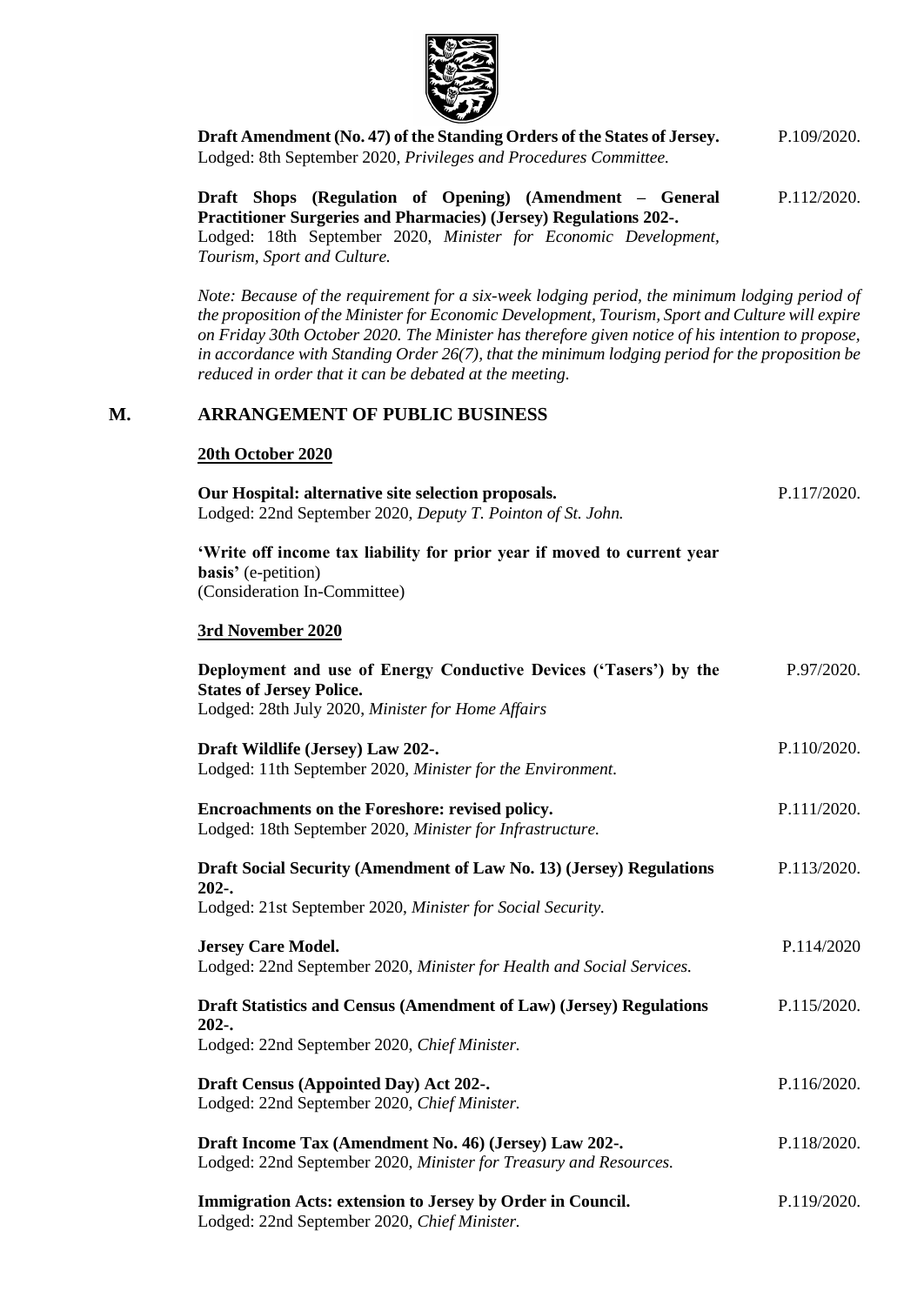

**[Migration and Population Data.](https://statesassembly.gov.je/AssemblyPropositions/2020/P.120-2020.pdf)**  Lodged: 23rd September 2020, *[Deputy J.H. Perchard of St. Saviour.](https://statesassembly.gov.je/AssemblyPropositions/2020/P.120-2020.pdf)*

#### **17th November 2020**

**[Draft Data Protection \(Amendment of Law\) \(Jersey\) Regulations 202-.](https://statesassembly.gov.je/assemblypropositions/2020/p.121-2020.pdf)** [P.121/2020.](https://statesassembly.gov.je/assemblypropositions/2020/p.121-2020.pdf)

Lodged: 25th September 2020, *[Minister for Economic Development,](https://statesassembly.gov.je/assemblypropositions/2020/p.121-2020.pdf)  [Tourism, Sport and Culture.](https://statesassembly.gov.je/assemblypropositions/2020/p.121-2020.pdf)*

### **DR. M. EGAN Greffier of the States**

1st October 2020

**Note –**

**In accordance with the meeting dates fixed for 2019 by the Privileges and Procedures Committee, this meeting will continue, if necessary, on Wednesday 7th and Thursday 8th October 2020.**

[P.120/2020.](https://statesassembly.gov.je/AssemblyPropositions/2020/P.120-2020.pdf)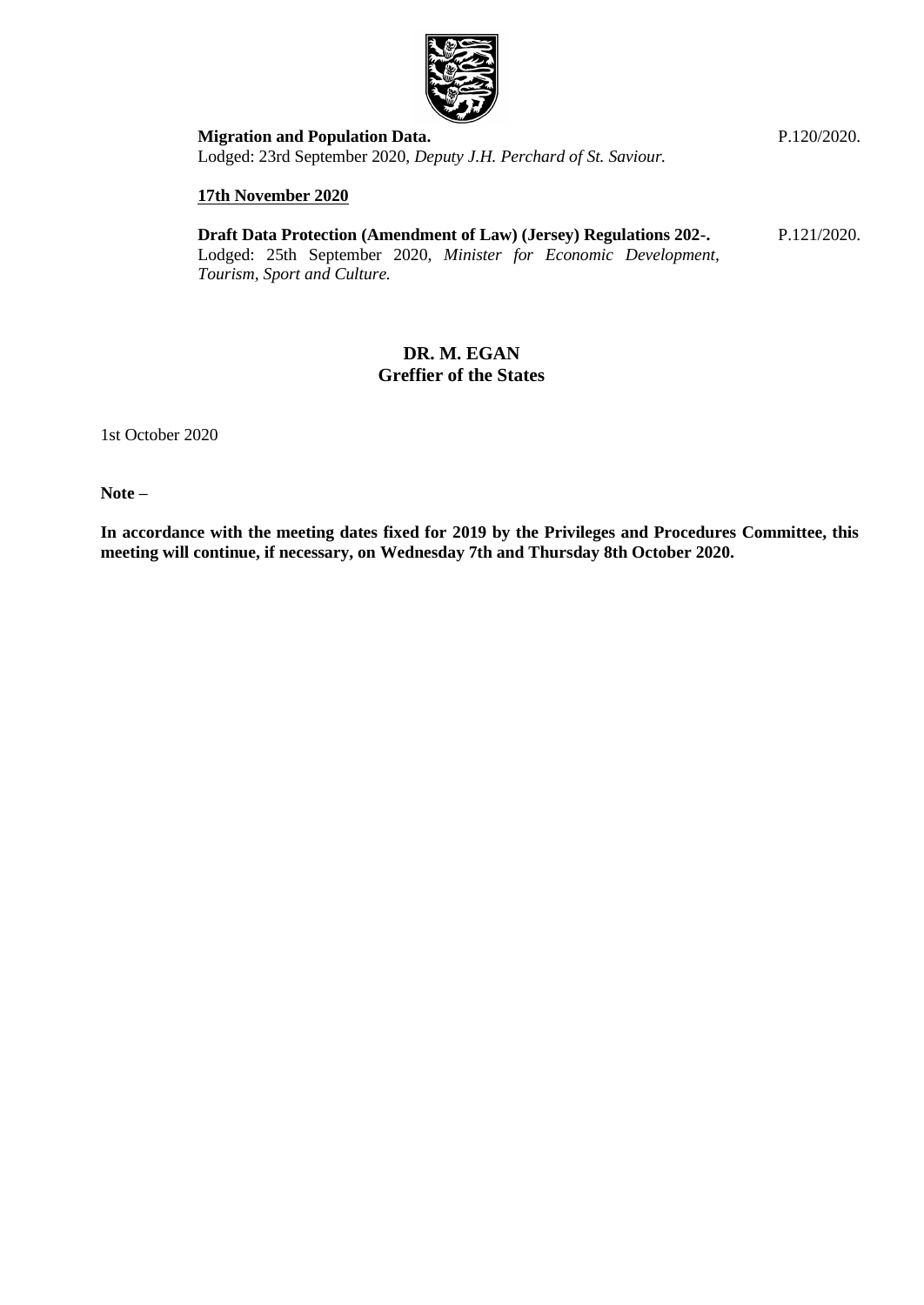

# **Explanatory Note regarding subordinate legislation tabled at this meeting.**

(See Item B)

### **R&O.117/2020.**

Licensing (Prescribed Renewal Form) (Jersey) Order 2020.

The Licensing (Prescribed Renewal Form) (Jersey) Order 2020 prescribes a form for use on a website and an alternative in paper and electronic form for applications to renew a licence under the Licensing (Jersey) Law 1974. The Order also repeals the Licensing (Prescribed Forms) (Jersey) Order 1974, which is replaced in part by this Order. The remainder of the Licensing (Prescribed Forms) (Jersey) Order 1974 is no longer required, as the form of application under Article 3 of the Licensing (Jersey) Law 1974 is now set by the Licensing Assembly, rather than prescribed by the Minister.

The Order was made on 22nd September 2020 and came into force on 29th September 2020.

#### **R&O.118/2020.**

Social Security (Contributions) (Covid-19) (Amendment) (Jersey) Order 2020.

The Social Security (Contributions) (Covid-19) (Amendment) (Jersey) Order 2020 amends the Social Security (Contributions) (Covid-19) (Jersey) Order 2020. The Order extends from 12 to 24 months the period by which an employer may apply to defer the payment of Class 1 contributions due for the period between 1st January and 30th June 2020. Secondly, it amends from 12 to 24 months the period by which the Minister for Social Security may extend the time limit for payment of Class 2 contributions due for the period between 1st January and 30th June 2020. The Order amends the way in which benefits paid are dealt with in the event that contributions are not paid at the end of a period of deferral; and amends the treatment of late payments of contributions for the purposes of survivor's benefit and pensions. Article 5 provides that the Order comes into force on the same day as the Covid-19 (Social Security – Reduction of Contribution Rates) (Jersey) Regulations 2020 commence.

The Order was made on 30th September 2020 and came into force on 1st October 2020.

#### **R&O.119/2020.**

Covid-19 (Workplace – Tenth Extension) (Jersey) Order 2020.

This Order amends the Covid-19 (Workplace Restrictions) (Jersey) Order 2020, to extend the restriction period to end at the end of Thursday 15th October 2020.

The Order was made on 30th September 2020 and came into force on 2nd October 2020.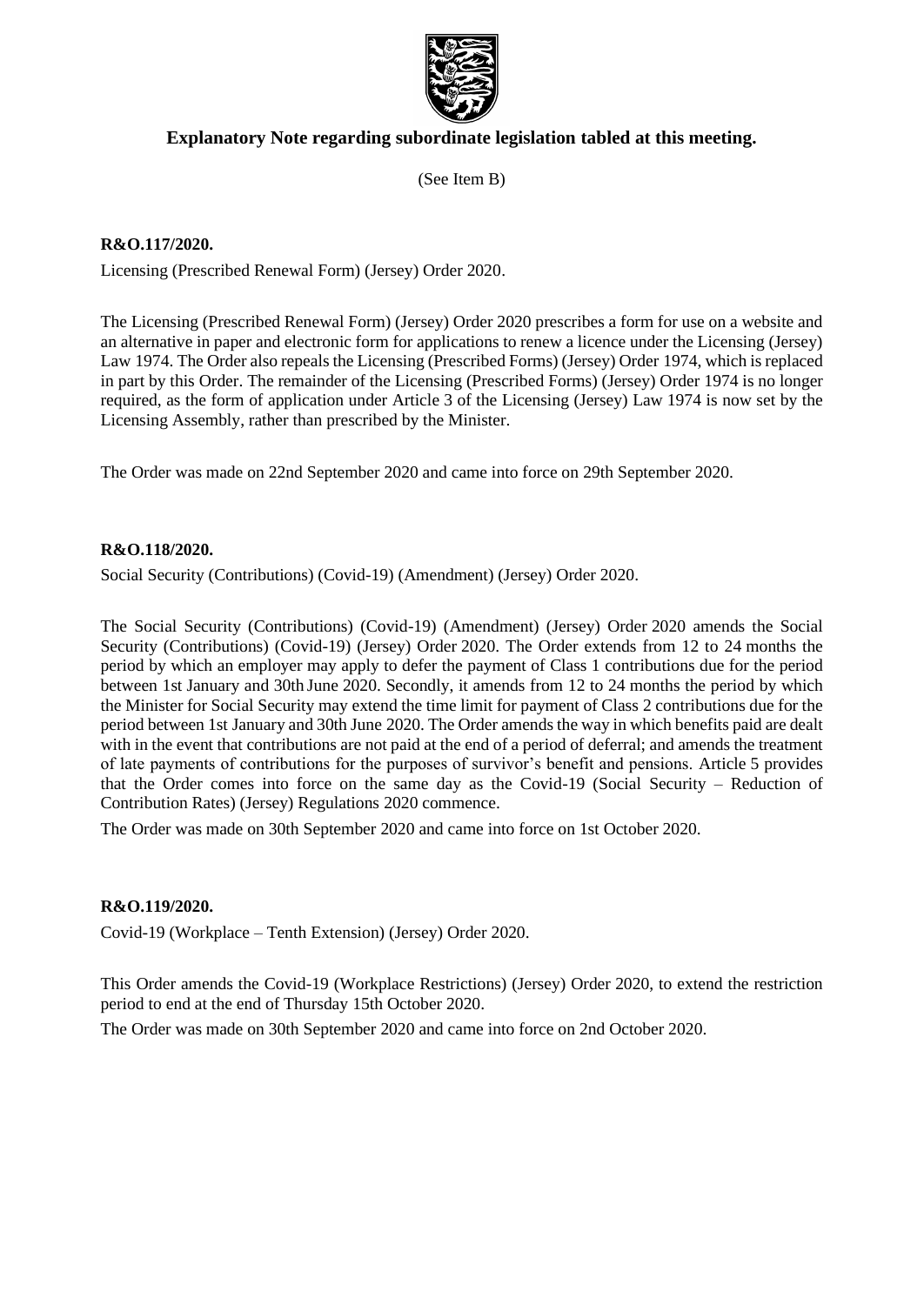

### **WRITTEN QUESTIONS**

### (See Item I(a))

1. The Minister for Education will table an answer to the following question asked by Deputy J.H. Perchard of St. Saviour –

"Will the Minister state what percentage of (a) Key Stage 1, and (b) Key Stage 2, students were assessed as 'secure' in reading, in writing and in maths at the end of the following school years –

- (i) 2018-2019; and
- $(ii)$  2019-2020?"
- 2. The Minister for Education will table an answer to the following question asked by Deputy J.H. Perchard of St. Saviour –

"Will the Minister provide the following information with regards to the budget allocated to the Reading Recovery Plan –

- (a) a breakdown of how the £196,000 allocated to the Plan in 2020 has been spent to date;
- (b) how the remainder of the money allocated to reading recovery in 2020 is due to be spent; and
- (c) what plans, if any, exist for spending the money allocated for reading recovery in the remaining years of the Government Plan 2020-23?"
- 3. The Minister for Education will table an answer to the following question asked by Deputy J.H. Perchard of St. Saviour –

"Will the Minister provide the following information regarding the impact of the school closures due to the Covid-19 pandemic –

- (a) what assessments, if any, have been made of the impact of such closures on the educational outcomes of disadvantaged and vulnerable children;
- (b) in light of the loss of contact time during school closures, what interventions, if any, are planned over the next 6 months for disadvantaged and vulnerable children who need immediate educational support in order to negate any negative impact of the pandemic on their educational outcomes; and
- (c) what learning interventions, if any, were implemented by the Department over the period of school closures and the summer to support disadvantaged and vulnerable children who were identified as most in need of them?"
- 4. The Chief Minister will table an answer to the following question asked by Deputy L.M.C. Doublet of St. Saviour –

"Will the Chief Minister state, in respect of Child Right's Impact Assessments (C.R.I.A.s) –

- (a) how many C.R.I.A.s have been trialled to date, including any related specifically to policy decisions regarding Covid-19;
- (b) which Departments have trialled C.R.I.A.s in terms of policy development to date; and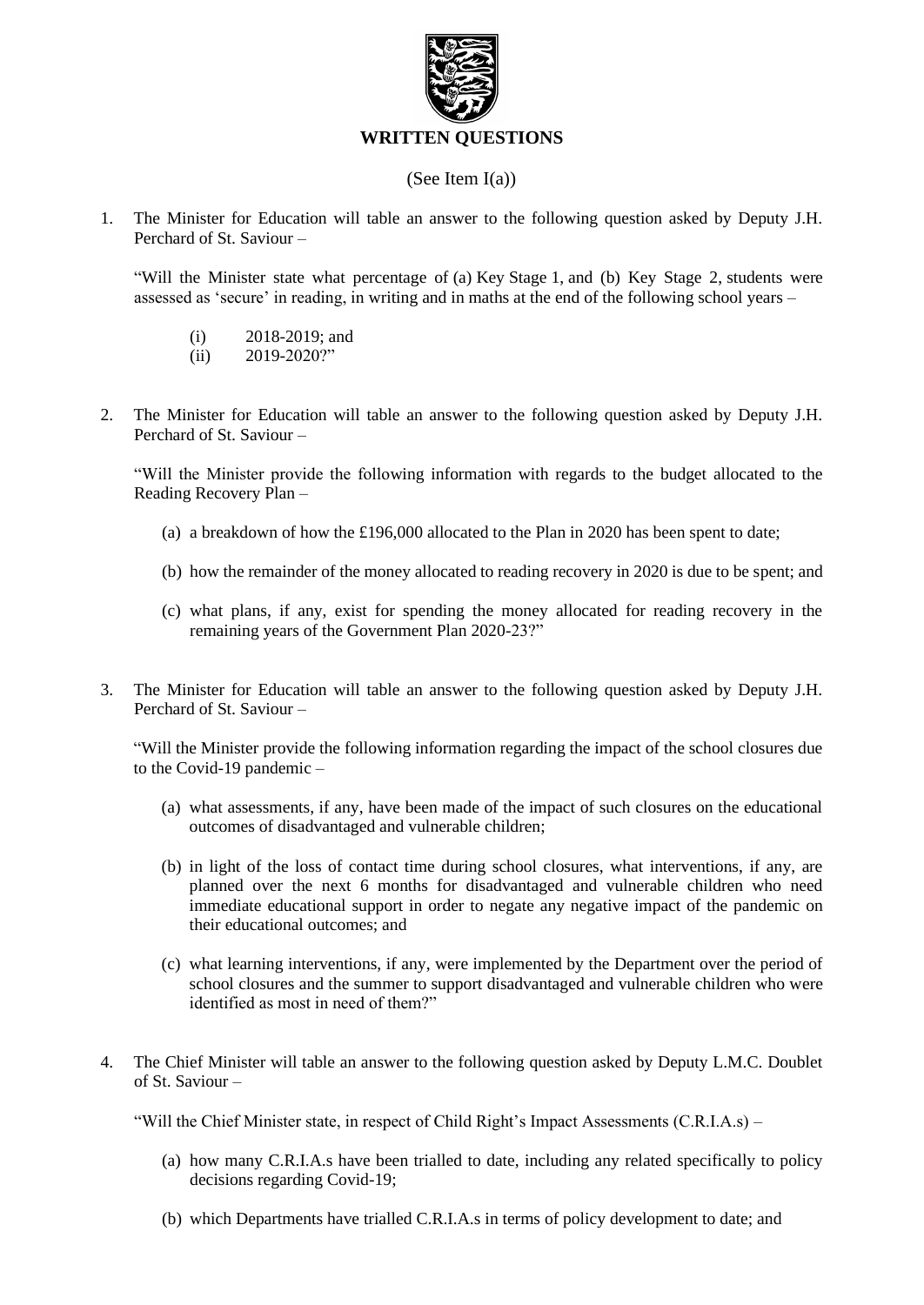

- (c) when he intends to publish any C.R.I.A.s undertaken for Covid-related policies, in line with the commitment made during Questions without notice on 22nd September 2020?"
- 5. The Minister for Health and Social Services will table an answer to the following question asked by the Deputy of St. John –

"Will the Minister provide detailed lists of the doctors and surgeons employed within the Department of Health and Community Services, indicating –

- (a) employment grade;
- (b) whether the contract is temporary or permanent; and
- (c) the length of time in post; and

will the Minister state how many medical personnel employed by the Department are at present suspended from practice, indicating the length of suspension in any such case?"

6. The Minister for Health and Social Services will table an answer to the following question asked by Deputy L.M.C. Doublet of St. Saviour –

"Will the Minister provide an update on progress to introduce a Maternity Voices Partnership, including –

- (a) details of any terms of reference that have been put in place;
- (b) confirmation of how members of the public may engage with this group;
- (c) dates of any meetings already held; and

if there has been no progress on any such actions, will the Minister state why not?"

7. The Chief Minister will table an answer to the following question asked by Deputy K.G. Pamplin of St. Saviour –

"Will the Chief Minister provide a breakdown of the costs to the Government of Jersey, if any, of recruiting and engaging any outside consultants for the purposes of preparing or drafting publications, reports, publicity materials, press releases and any other Government publications (including in respect of the Government Plan) for the period 1st January to 26th September 2020?"

8. The Minister for Infrastructure will table an answer to the following question asked by Deputy K.G. Pamplin of St. Saviour –

"In relation to the sale of the J4 registration number, will the Minister advise –

- (a) who was the owner of the registration plate prior to the sale;
- (b) whether the sale of the registration plate was requested by the Department and, if not, by whom the sale was requested or offered;
- (c) how much money generated by the sale of the registration plate will be contributed to the cost of purchasing an electric vehicle; and
- (d) a breakdown of the costs to the States of the auction, including any payments to external businesses involved in the sale?"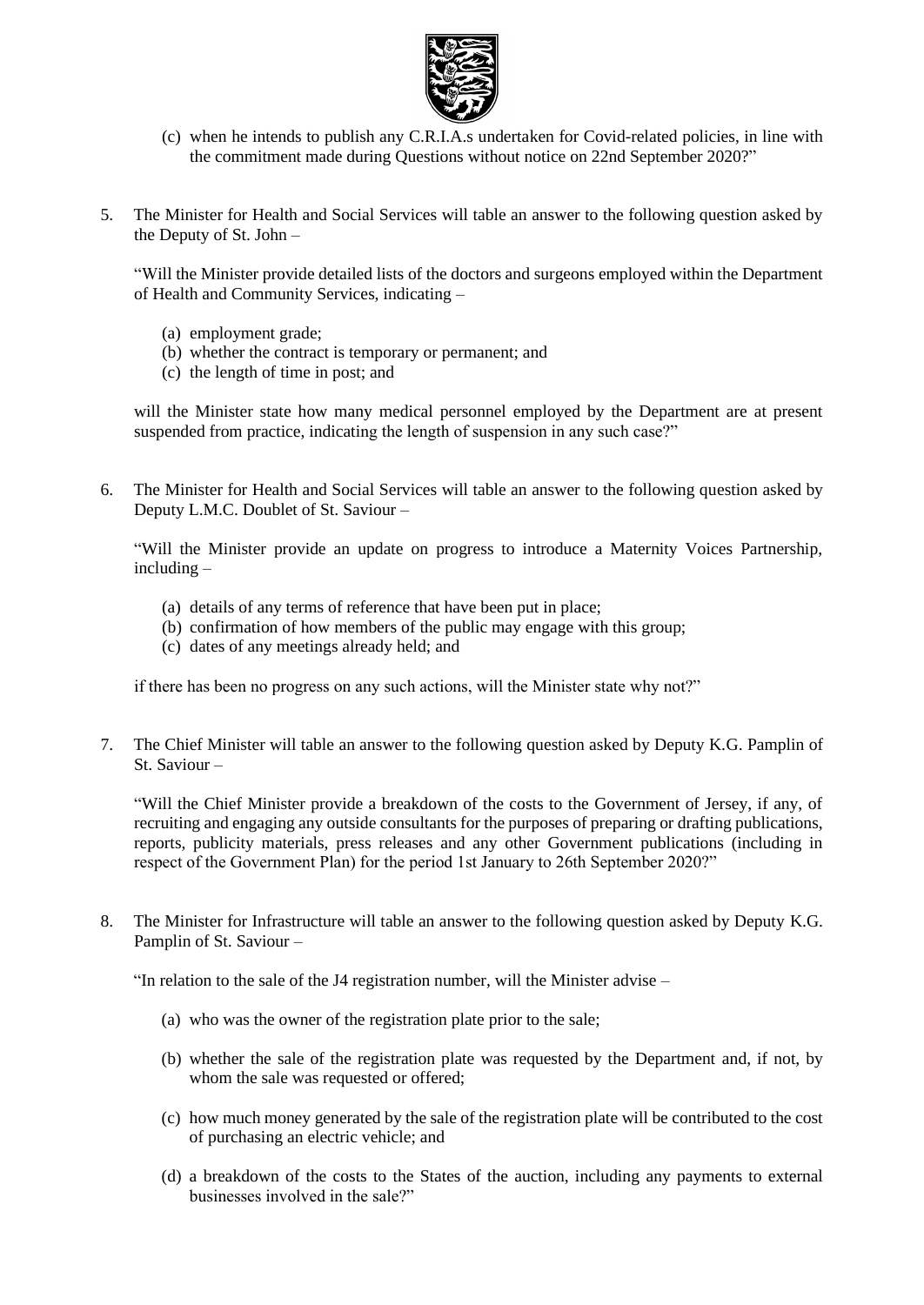

9. The Minister for Health and Social Services will table an answer to the following question asked by Deputy K.G. Pamplin of St. Saviour –

"Will the Minister provide a breakdown of his Department's budget to show in particular the current overall cost of healthcare to the Island (including the impact of Covid-19 on such costs), the level of debt (if any) owed by the Department, and the budget available for outstanding maintenance on the Department's buildings?"

10. The Chief Minister will table an answer to the following question asked by Deputy K.G. Pamplin of St. Saviour –

"For the period from 1st March 2020 to date, will the Chief Minister provide a breakdown of –

- (a) the number and proportion of States employees and consultants either working from home in Jersey or who were working from the U.K.;
- (b) the number of days worked by employees and consultants from the U.K. during this period; and
- (c) the cost of any travel required from workers or consultants to travel to, and from, the U.K. for work purposes?"
- 11. The Chair of the Privileges and Procedures Committee will table an answer to the following question asked by Deputy K.G. Pamplin of St. Saviour –

"Will the Chair provide a breakdown of the costs of the impact of the Covid-19 pandemic on the continued operation of the States Assembly, covering the period from 1st March to 25th September 2020, including  $-$ 

- (a) any additional staffing required at the States Greffe;
- (b) any overtime or sickness absence days incurred by States Greffe staff;
- (c) technical support from Digital Jersey or any digital broadcasting company to enable remote and hybrid States sittings to take place;
- (d) any additional technical equipment required to enable remote or hybrid States sittings; and
- (e) the hiring of Fort Regent?"
- 12. The Minister for Health and Social Services will table an answer to the following question asked by Deputy S.M. Ahier of St. Helier –

"Will the Minister state –

- (a) the total number of appeals to Court decisions, if any, submitted by his Department in the last 5 years;
- (b) the total cost to the taxpayer of any such appeals in the last 5 years; and
- (c) the total number of any successful appeals submitted by his Department in the last 5 years?"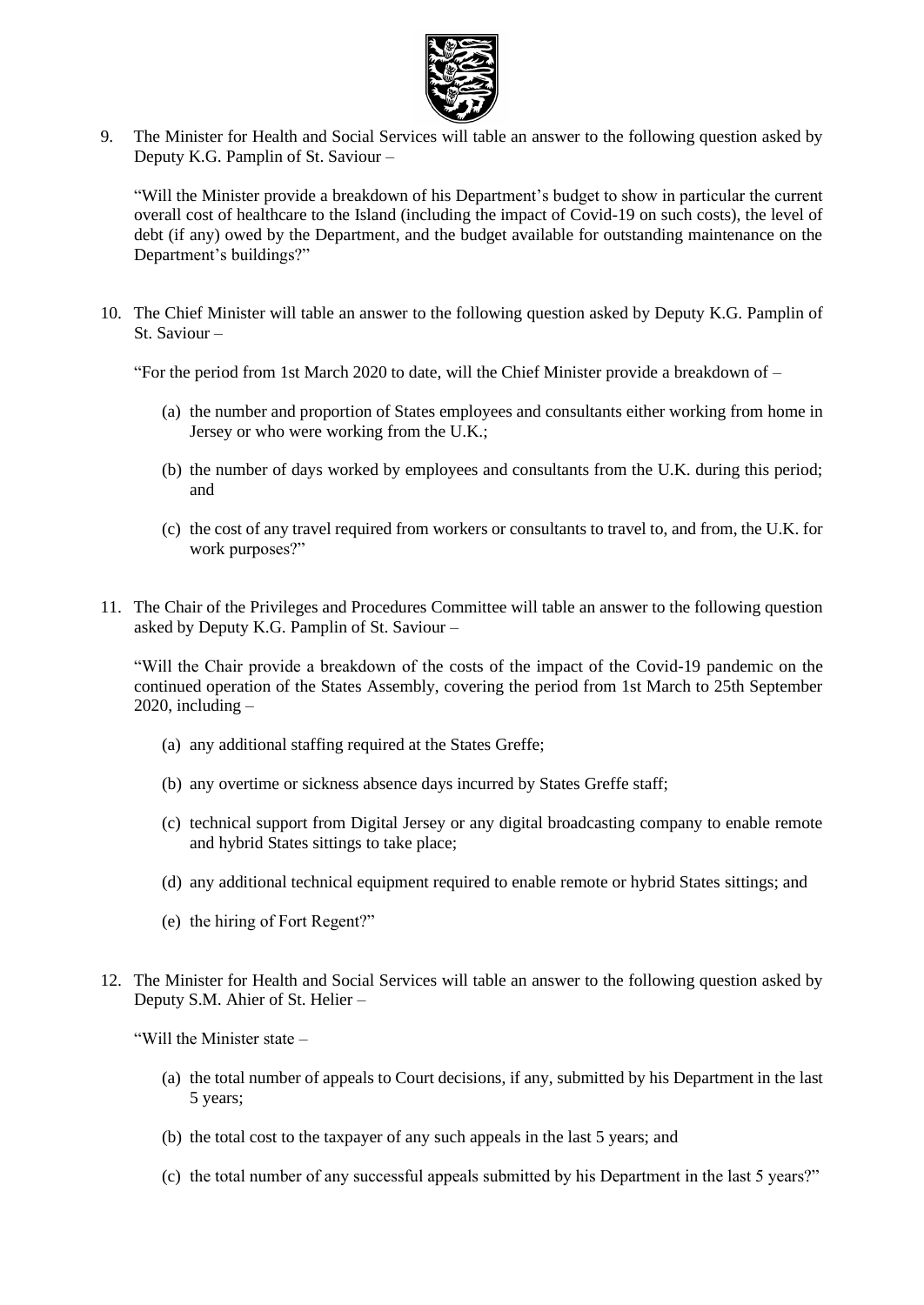

13. The Chief Minister will table an answer to the following question asked by Deputy K.F. Morel of St. Lawrence –

"Will the Chief Minister state what rules, if any, the Government of Jersey uses to inform staff as to when they should take and keep minutes and records of a meeting; and if such rules exist, will he provide the Assembly with a copy?"

14. The Chief Minister will table an answer to the following question asked by Deputy G.P. Southern of St. Helier –

"Will the Chief Minister state what confirmation, if any, he has had from the Chief Statistician of when in Quarter 4 of 2020 the States Assembly will receive figures from the pre-Covid-19-period Income Distribution Survey; and if such figures are available, when will he share them with the Assembly?"

15. The Minister for Health and Social Services will table an answer to the following question asked by the Connétable of St. Martin –

"Will the Minister outline what work, if any, has been conducted on increasing the level of funding available to families seeking access to I.V.F. (in vitro fertilisation), including – but not limited to – raising the household income cap from £34,000?"

16. The Chief Minister will table an answer to the following question asked by Deputy M.R. Higgins of St. Helier –

"Will the Chief Minister state what research, if any, has been undertaken by the Housing Policy Development Board, or any Government department, into –

- (a) foreign direct investment in the housing market;
- (b) domestic investment in the housing market;
- (c) the share transfer and flying freehold markets; and

will he agree to the immediate publication of any such research that exists?"

17. The Chair of the States Employment Board will table an answer to the following question asked by Deputy M.R. Higgins of St. Helier –

"Will the Chair state –

- (a) the names given to the different types of non-disclosure and compromise agreements used within the States and describe any differences that exist between them and their use; and
- (b) who is able to enter into any such compromise agreements and non-disclosure agreements on behalf of the States of Jersey, outlining any checks and balances that exist on those who are allowed to do so?"
- 18. The Chair of the States Employment Board will table an answer to the following question asked by Deputy M.R. Higgins of St. Helier –

"Will the Chair provide an update on how the States Employment Board dealt with the case of 126 social workers and health professionals whose pay was incorrectly increased in 2017 through wrongful regrading, including any financial consequences of that act?"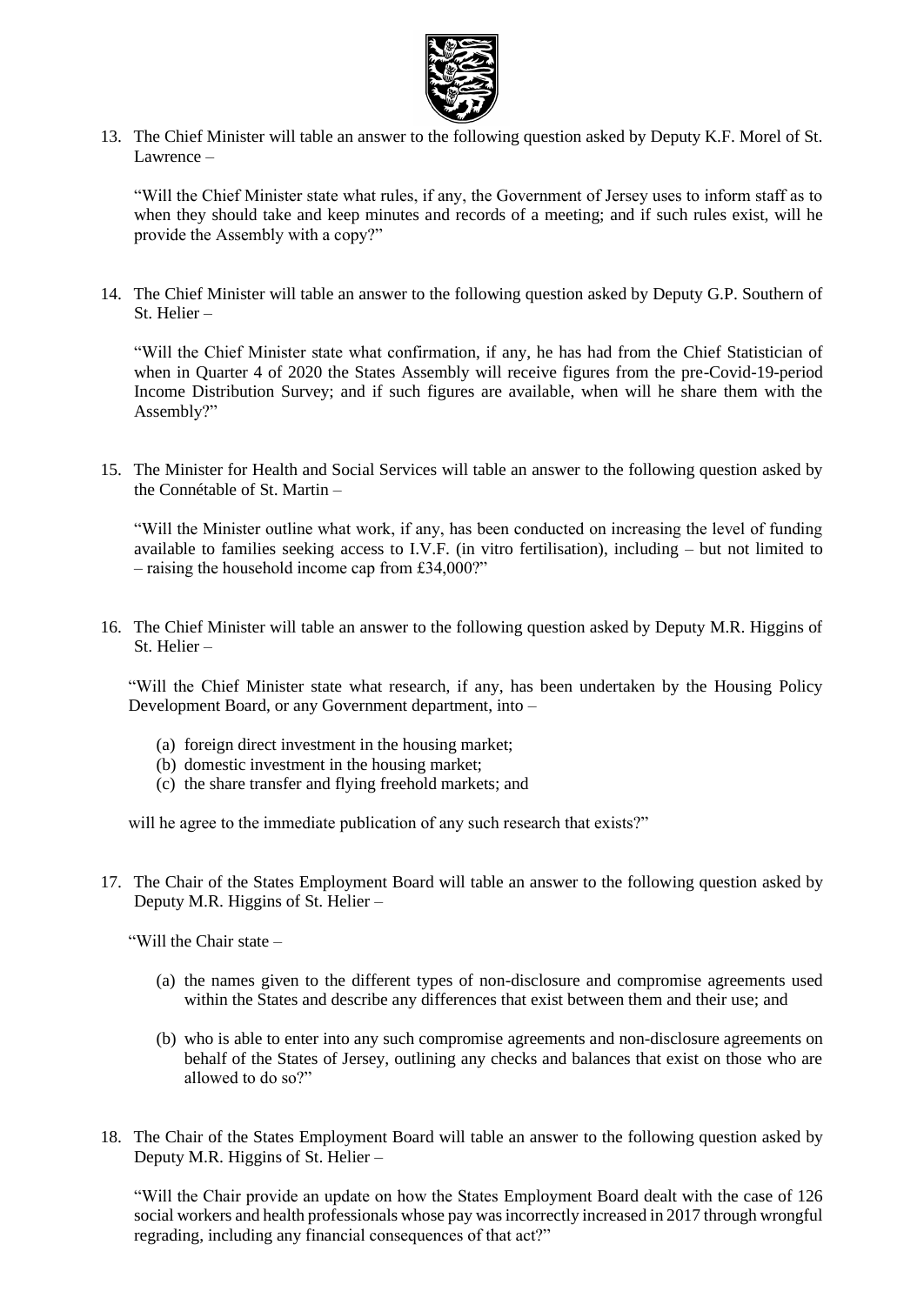

19. The Minister for the Environment will table an answer to the following question asked by Deputy K.F. Morel of St. Lawrence –

"Will the Minister provide the number and details of enforcement actions, if any, that have been taken in regard to protecting trees under the Planning (Jersey) Law 2002 for each year since 2015?"

20. The Minister for Health and Social Services will table an answer to the following question asked by Deputy G.P. Southern of St. Helier –

"Will the Minister state what negotiations, if any, have taken place between his Department and the representatives of G.P.s over the terms of any future contract for their services, and advise what agreement, if any, there has been over the figures of G.P. salaries contained in tables 2.14 and 2.15 of the report attached to 'Jersey Care Model' (P.114/2020)?"

21. The Minister for Health and Social Services will table an answer to the following question asked by Deputy M.R. Higgins of St. Helier –

"Will the Minister advise whether hospital consultants are allowed to offer private patients polymerase chain reaction (P.C.R.) tests for Coronavirus; and if so, whether any such tests are processed through the Hospital and Airport laboratories or in the U.K., what charge there is for doing so and whether there is a fixed fee for the patient?"

22. The Chief Minister will table an answer to the following question asked by Deputy R.J. Ward of St. Helier –

"Will the Chief Minister provide a full breakdown of costs for the period May 2018 to the present for the following –

- (a) administrative support for the 21 members of the Government (Ministers and Assistant Ministers); and
- (b) provision of office facilities for the 21 members of the Government?"
- 23. The Minister for Social Security will table an answer to the following question asked by Deputy R.J. Ward of St. Helier –

"Will the Minister state how many people of pensionable age are currently re-paying legacy overpayments from Social Security benefits?"

24. The Minister for Infrastructure will table an answer to the following question asked by Deputy R.J. Ward of St. Helier –

"Will the Minister advise, in respect of Liberty Bus –

- (a) the total financial return made from on-Island operations to the parent company, HCT Group, since the commencement of the Liberty Bus contract with the States of Jersey; and
- (b) whether he holds any information to show how this return compares with the financial returns made by HCT Group-run services in other jurisdictions?"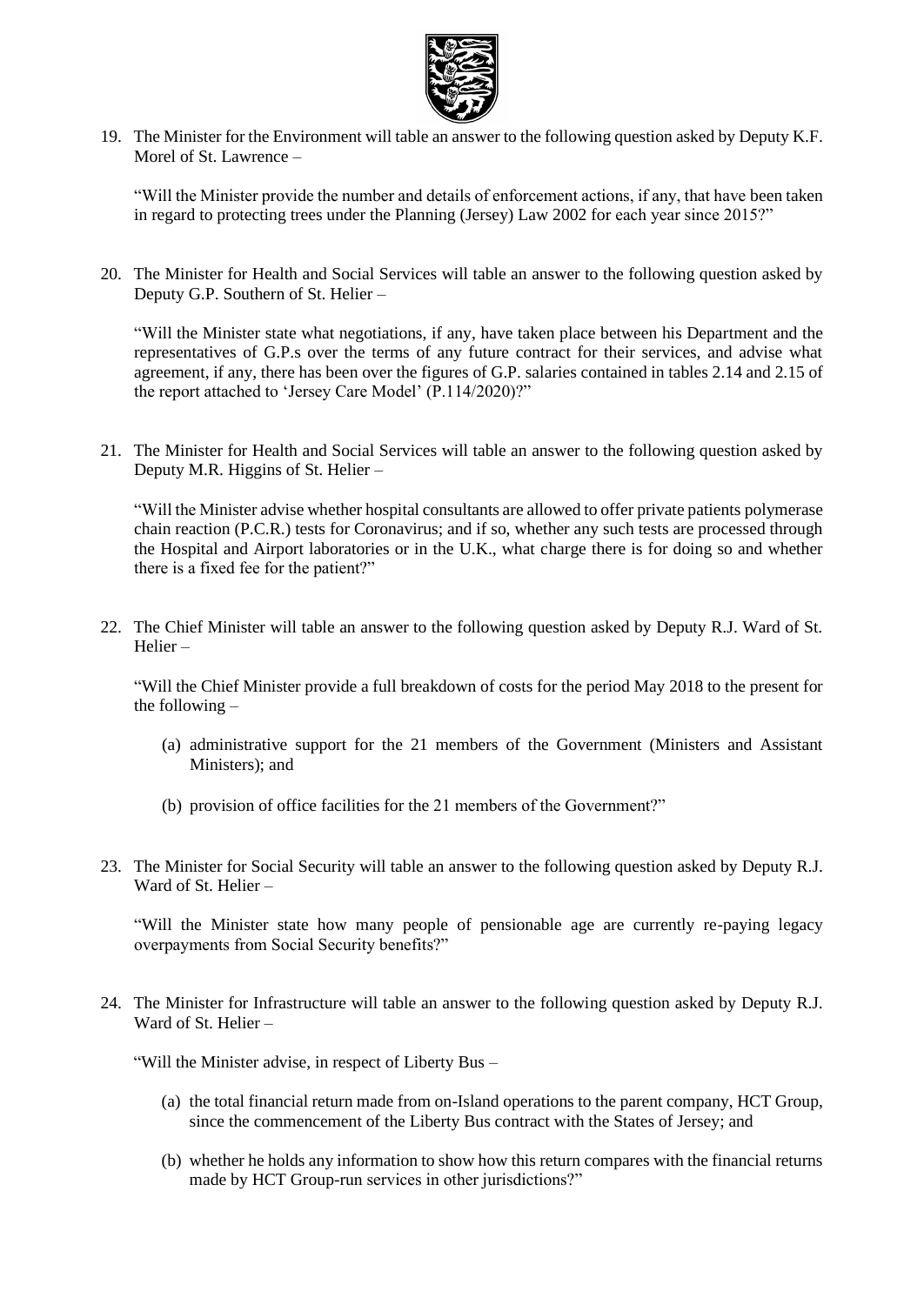

25. The Chair of the States Employment Board will table an answer to the following question asked by Deputy R.J. Ward of St. Helier –

"Will the Minister advise what the current status is of the Education Partnership agreement between the States of Jersey and the National Association of Schoolmasters Union of Women Teachers (N.A.S.U.W.T.) that was agreed in September 2014?"

26. The Minister for Economic Development, Tourism, Sport and Culture will table an answer to the following question asked by Deputy R.J. Ward of St. Helier –

"Will the Minister state, in respect of the work of the Economic Council since its formation in July  $2020 -$ 

- (a) what recommendations have been made by the Council to date;
- (b) what actions, if any, have been taken based on these recommendations;
- (c) when the Council has met, and whether the minutes from these meetings have been published; and
- (d) whether it is the Minister's intention to ensure these minutes are accessible by the public?"
- 27. The Chair of the Privileges and Procedures Committee will table an answer to the following question asked by Senator S.Y. Mézec –

"Will the Chair state, in relation to the trial 3-weekly sitting cycle of the States Assembly starting in January 2021 –

- (a) what the criteria are for measuring the relative success or failure of the 3-weekly sitting cycle trial, and how these criteria have been developed;
- (b) how members will be engaged with reviewing the trial, and how the Chair will ensure a balance between the feedback of executive and non-executive members; and
- (c) if the trial is deemed a success, what the proposed timescale is for adopting the 3-weekly sitting cycle permanently?"